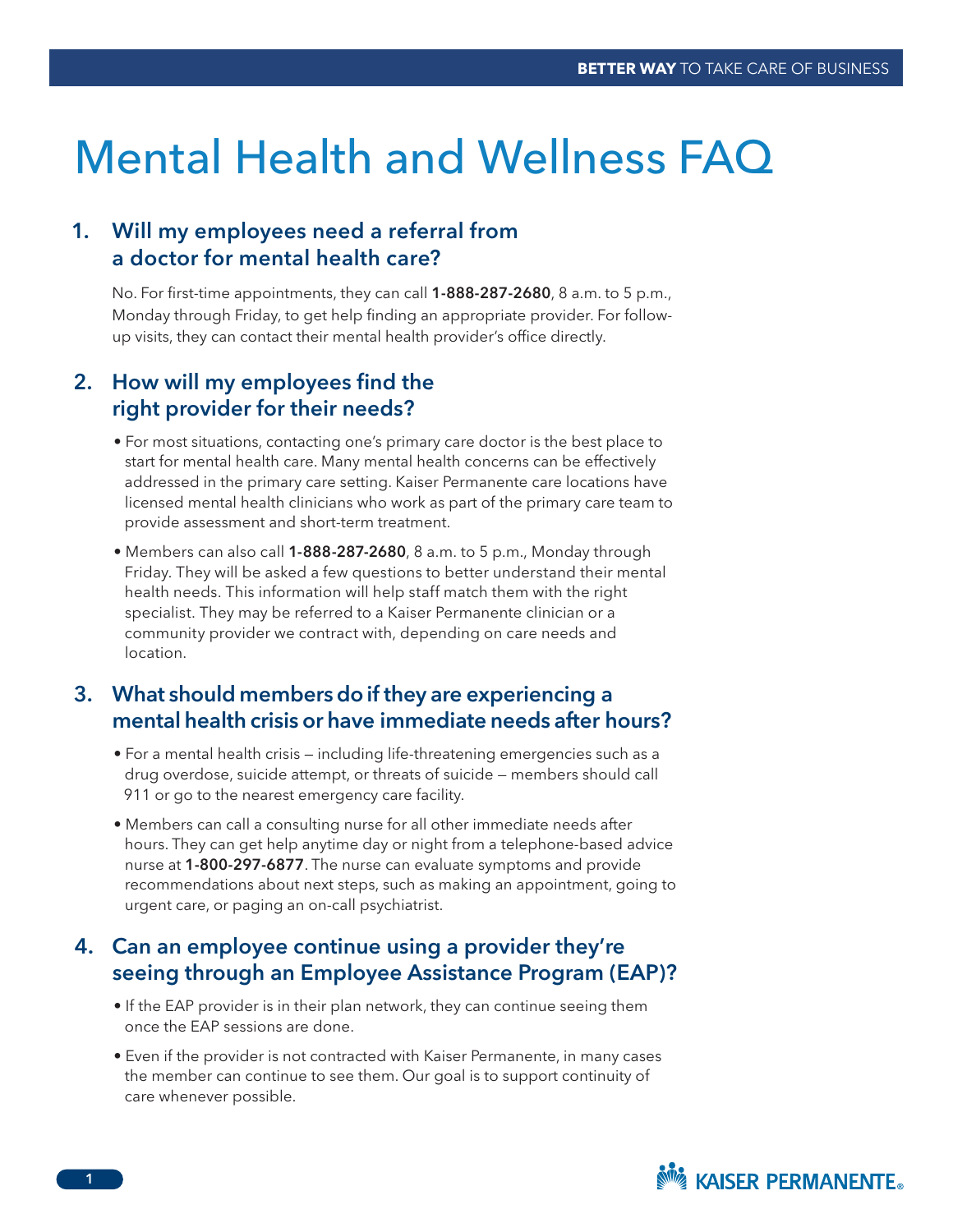### 5. What should an employee do if they have an alcohol or drug addiction problem?

- We encourage members to discuss any health concerns, including substance use or possible addictive behavior, with their primary care doctor. Our primary care locations have licensed mental health clinicians who work as part of the primary care teams to help with assessment and triage appropriately. As with all Kaiser Permanente care and services, we are committed to protecting the patient's privacy and confidentiality.
- Members can also call 1-888-287-2680 for an appointment with a mental health specialist. Members will be asked a few questions to better understand their specific needs. These questions will help match members with the right specialist. Members may be referred to a Kaiser Permanente clinician or a community provider in their plan network, depending on specific care needs and location.

#### 6. Why is access to mental health resources such a big issue?

Access to mental health resources is not an issue specific to Kaiser Permanente or the state of Washington. It's a national problem — one that many states have struggled to address. Demand for care continues to grow while the mental health workforce is shrinking.

# 7. What are you doing to improve access to mental health care?

- At Kaiser Permanente Washington facilities, primary care doctors can instantly refer members to an on-site mental health social worker who can do follow-up appointments or refer members to an appropriate specialist.
- At Kaiser Permanente Washington primary care locations, we screen all patients 13 and up at their annual visits for common mental health concerns. Patients 18 and up are screened during all primary, specialty, and urgent care visits.
- Members also have access to an embedded community health specialist at Kaiser Permanente Washington facilities. These health workers can help members find social service resources in their own communities.
- We have a staffing mix of mental health counselors, psychologists, psychiatrists, and psychiatric nurse practitioners to match members with a provider who can best address their issues.
- We contract with community providers to handle more routine psychosocial and emotional conditions, enabling specialists at Kaiser Permanente Mental Health to treat the patients who have more serious conditions.